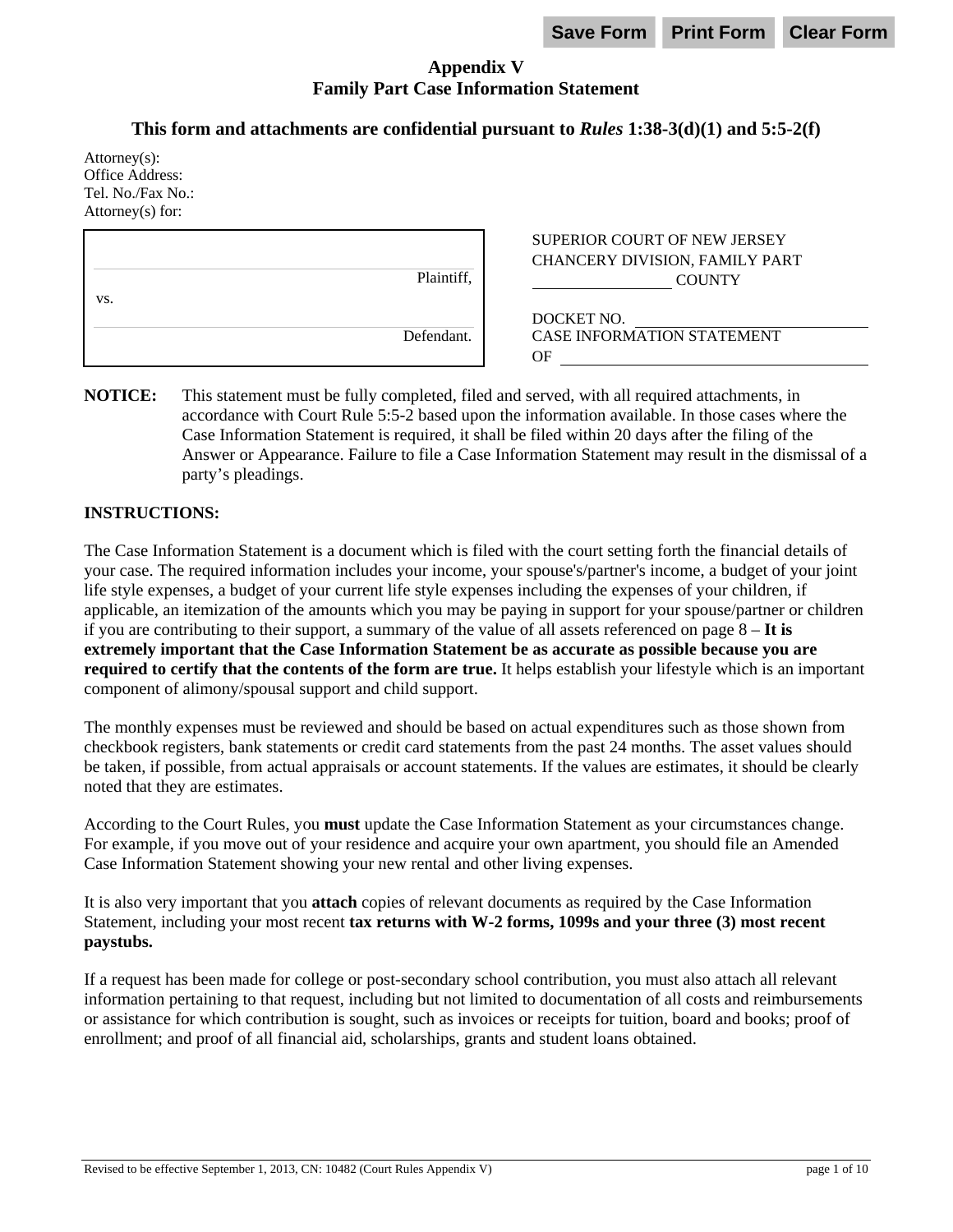| <b>Part A - Case Information:</b>                                                                                                                                                                                                                                                                      |           | <b>Issues in Dispute:</b> |                 |  |
|--------------------------------------------------------------------------------------------------------------------------------------------------------------------------------------------------------------------------------------------------------------------------------------------------------|-----------|---------------------------|-----------------|--|
| Date of Statement                                                                                                                                                                                                                                                                                      |           |                           | Cause of Action |  |
|                                                                                                                                                                                                                                                                                                        |           |                           |                 |  |
| or Termination of Domestic Partnership                                                                                                                                                                                                                                                                 |           |                           | Parenting Time  |  |
| (post-Judgment matters)<br>Alimony <u>and a series of the series of the series of the series of the series of the series of the series of the series of the series of the series of the series of the series of the series of the series of the series of t</u>                                        |           |                           |                 |  |
|                                                                                                                                                                                                                                                                                                        |           |                           |                 |  |
| <u> 2008 - Andrea Andrew Maria (h. 1878).</u>                                                                                                                                                                                                                                                          |           |                           |                 |  |
| Birthdate of Other Party                                                                                                                                                                                                                                                                               |           |                           | Counsel Fees    |  |
| Date of Marriage, or entry into Civil Union                                                                                                                                                                                                                                                            |           |                           |                 |  |
| or Domestic Partnership                                                                                                                                                                                                                                                                                |           |                           |                 |  |
|                                                                                                                                                                                                                                                                                                        |           |                           |                 |  |
|                                                                                                                                                                                                                                                                                                        |           |                           |                 |  |
| Does an agreement exist between parties relative to any issue?<br>If Yes, ATTACH a copy (if written) or a summary (if oral).                                                                                                                                                                           | Yes       | No.                       |                 |  |
| 1. Name and Addresses of Parties:                                                                                                                                                                                                                                                                      |           |                           |                 |  |
| Your Name                                                                                                                                                                                                                                                                                              |           |                           |                 |  |
|                                                                                                                                                                                                                                                                                                        |           |                           | State/Zip       |  |
|                                                                                                                                                                                                                                                                                                        |           |                           |                 |  |
| Other Party's Name                                                                                                                                                                                                                                                                                     |           |                           |                 |  |
|                                                                                                                                                                                                                                                                                                        |           |                           | State/Zip       |  |
| 2. Name, Address, Birthdate and Person with whom children reside:<br>a. Child(ren) From This Relationship<br>Child's Full Name<br>Address<br><u> 1990 - Andrea San Andrea Andrea Andrea Andrea Andrea Andrea Andrea Andrea Andrea Andrea Andrea Andrea Andrea </u>                                     |           | Birthdate                 | Person's Name   |  |
|                                                                                                                                                                                                                                                                                                        |           |                           |                 |  |
|                                                                                                                                                                                                                                                                                                        |           |                           |                 |  |
|                                                                                                                                                                                                                                                                                                        |           |                           |                 |  |
| b. Child(ren) From Other Relationships<br>Child's Full Name<br>Address                                                                                                                                                                                                                                 |           | Birthdate                 | Person's Name   |  |
| <u> 1999 - Andrea Santana, amerikana amerikana yang bermula pendada personal dan pendada personal dan pendada an</u>                                                                                                                                                                                   |           |                           |                 |  |
| <u> 2002 - Jan Barristo, Amerikaansk politiker (* 1908)</u>                                                                                                                                                                                                                                            |           |                           |                 |  |
|                                                                                                                                                                                                                                                                                                        |           |                           |                 |  |
| <b>Part B - Miscellaneous Information:</b><br>1. Information about Employment (Provide Name & Address of Business, if Self-employed)                                                                                                                                                                   |           |                           |                 |  |
|                                                                                                                                                                                                                                                                                                        |           |                           |                 |  |
| 2. Do you have Insurance obtained through Employment/Business? $\Box$ Yes $\Box$ No. Type of Insurance:                                                                                                                                                                                                |           |                           |                 |  |
| Medical Types Tho; Dental Types Tho; Prescription Drug Types Tho; Life Types Tho; Disability Types Tho                                                                                                                                                                                                 |           |                           |                 |  |
| Is Insurance available through Employment/Business? $\Box$ Yes<br>Explain: <u>contract and contract and contract and contract and contract and contract and contract and contract and contract and contract and contract and contract and contract and contract and contract and contract and cont</u> | $\Box$ No |                           |                 |  |
| 3. ATTACH Affidavit of Insurance Coverage as required by Court Rule 5:4-2 (f) (See Part G)                                                                                                                                                                                                             |           |                           |                 |  |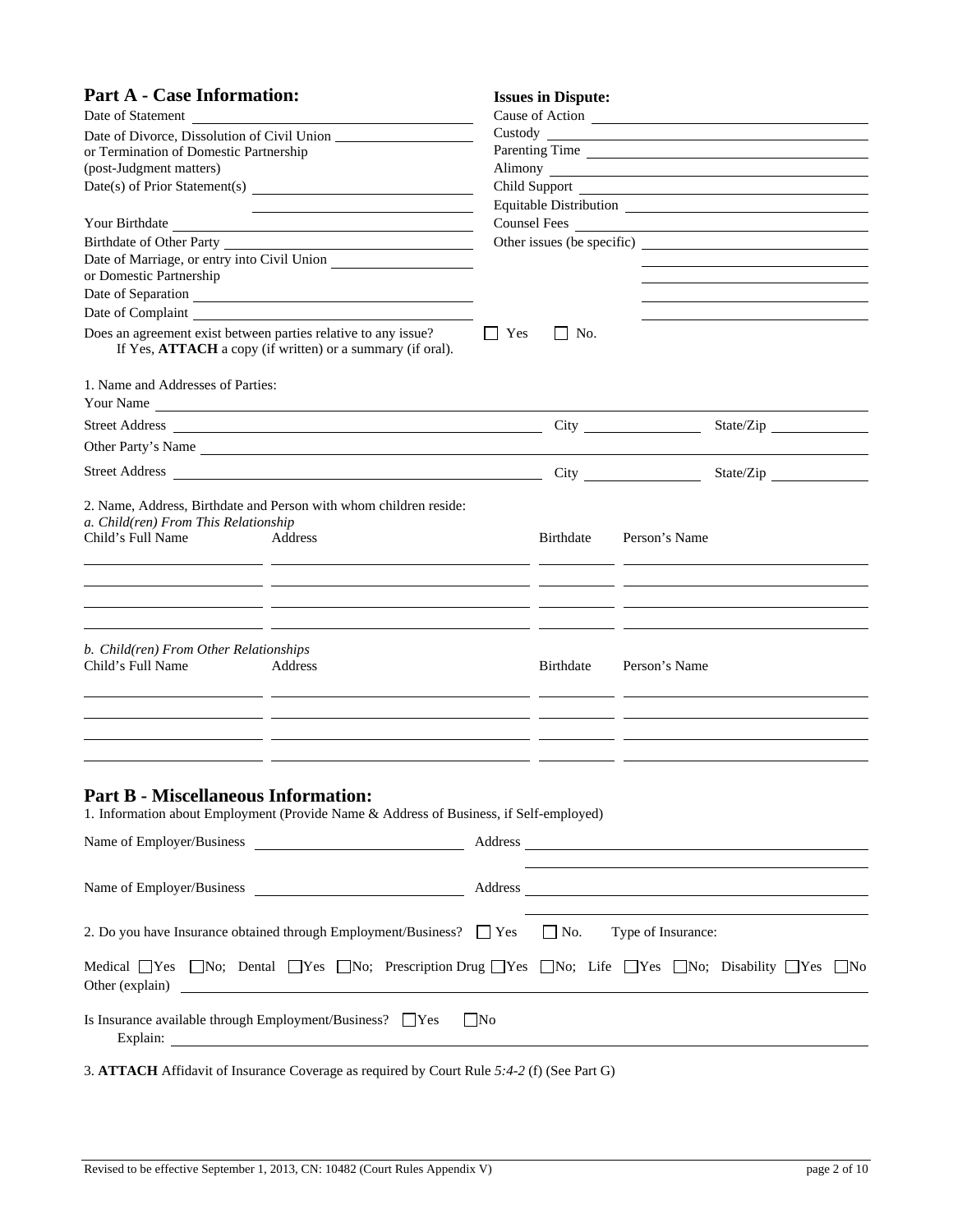4. Additional Identification:

Confidential Litigant Information Sheet: Filed  $\Box$  Yes  $\Box$  No

5. **ATTACH** a list of all prior/pending family actions involving support, custody or Domestic Violence, with the Docket Number, County, State and the disposition reached. Attach copies of all existing Orders in effect.

**Part C. - Income Information:** Complete this section for self and (if known) for other party.

|                                                                                                                     | <b>1. Last Year's Income</b> |       |                    |
|---------------------------------------------------------------------------------------------------------------------|------------------------------|-------|--------------------|
|                                                                                                                     | Yours                        | Joint | <b>Other Party</b> |
| 1. Gross earned income last calendar (year)                                                                         |                              |       |                    |
| 2. Unearned income (same year)                                                                                      |                              |       |                    |
| 3. Total Income Taxes paid on income (Fed., State,<br>F.I.C.A., and S.U.I.). If Joint Return, use middle<br>column. |                              |       |                    |
| 4. Net income $(1 + 2 - 3)$                                                                                         |                              |       |                    |

**ATTACH** to this form a corporate benefits statement as well as a statement of all fringe benefits of employment. (See Part G)

|                    | <b>ATTACH</b> a full and complete copy of last year's Federal and State Income Tax Returns. <b>ATTACH</b> W-2 statements, 1099's, Schedule C's, |                          |       |  |
|--------------------|-------------------------------------------------------------------------------------------------------------------------------------------------|--------------------------|-------|--|
|                    | etc., to show total income plus a copy of the most recently filed Tax Returns. (See Part G)                                                     |                          |       |  |
| Check if attached: | Federal Tax Return                                                                                                                              | State Tax Return     W-2 | Other |  |

| 2. Present Earned Income and Expenses                                                                                                                                                                                                                                                                                                                                                                      |                                                                                                     |                    |
|------------------------------------------------------------------------------------------------------------------------------------------------------------------------------------------------------------------------------------------------------------------------------------------------------------------------------------------------------------------------------------------------------------|-----------------------------------------------------------------------------------------------------|--------------------|
|                                                                                                                                                                                                                                                                                                                                                                                                            | Yours                                                                                               | <b>Other Party</b> |
| 1. Average gross weekly income (based on last 3 pay periods – <b>ATTACH</b> pay stubs)<br>Commissions and bonuses, etc., are:<br>$\Box$ not included*<br>$\Box$ not paid to you.<br>$\Box$ included<br>*ATTACH details of basis thereof, including, but not limited to, percentage overrides, timing of payments, etc.<br><b>ATTACH</b> copies of last three statements of such bonuses, commissions, etc. | \$                                                                                                  | (if known)         |
| 2. Deductions per week (check all types of withholdings):<br>$\vert$ State<br>$\vert$ F.I.C.A. $\vert$ S.U.I.<br>Federal<br>Other                                                                                                                                                                                                                                                                          |                                                                                                     |                    |
| 3. Net average weekly income $(1 - 2)$                                                                                                                                                                                                                                                                                                                                                                     |                                                                                                     |                    |
| 3. Your Current Year-to-Date Earned Income                                                                                                                                                                                                                                                                                                                                                                 | Provide Dates: From<br>To                                                                           |                    |
| 1. GROSS EARNED INCOME: \$                                                                                                                                                                                                                                                                                                                                                                                 | Number of Weeks                                                                                     |                    |
| 2. TAX DEDUCTIONS: (Number of Dependents: ______)<br>a. Federal Income Taxes<br>b. N.J. Income Taxes<br>Other State Income Taxes<br>c.<br>F.I.C.A.<br>d.<br>Medicare<br>e.<br>S.U.I. / S.D.I.<br>f.<br>Estimated tax payments in excess of withholding<br>g.<br>h.<br><u> 1989 - Johann Barn, mars ann an t-Amhain Aonaich an t-Aonaich an t-Aonaich ann an t-Aonaich ann an t-Aonaich</u><br>i.           | $\frac{1}{2}$<br>a.<br>b.<br>$\mathbb{S}$<br>c.<br>d.<br>e.<br>f.<br>g.<br>h.<br>i.<br><b>TOTAL</b> |                    |
| 3. GROSS INCOME NET OF TAXES \$                                                                                                                                                                                                                                                                                                                                                                            |                                                                                                     |                    |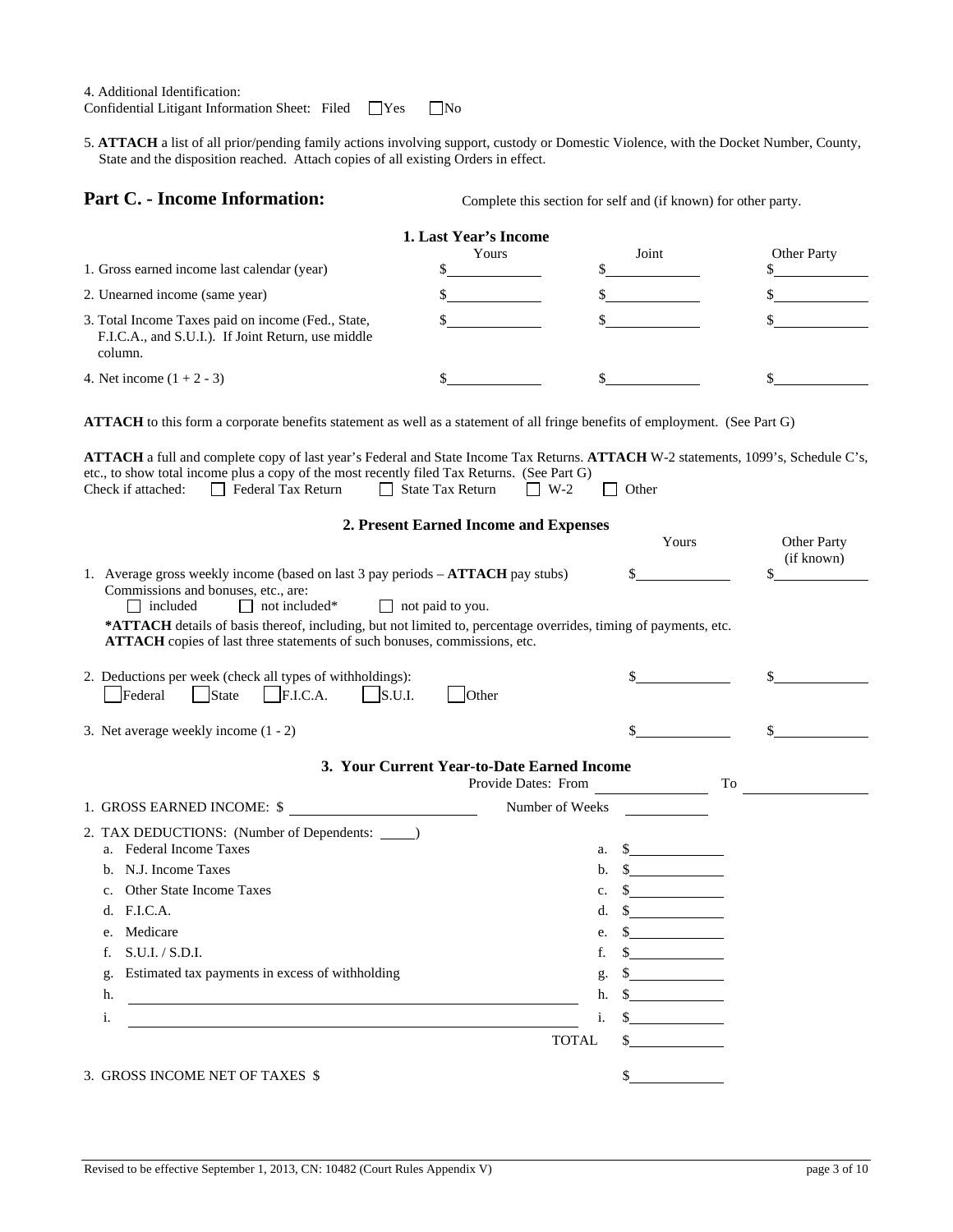|    | 4. OTHER DEDUCTIONS                  |              |     | If mandatory, check box |
|----|--------------------------------------|--------------|-----|-------------------------|
|    | a. Hospitalization/Medical Insurance | a.           | \$. |                         |
| b. | Life Insurance                       | b.           | \$. |                         |
| c. | <b>Union Dues</b>                    | c.           |     |                         |
| d. | $401(k)$ Plans                       | d.           |     |                         |
| e. | <b>Pension/Retirement Plans</b>      | e.           |     |                         |
|    | Other Plans - specify                | f.           |     |                         |
| g. | Charity                              | g.           |     |                         |
| h. | Wage Execution                       | h.           |     |                         |
| 1. | Medical Reimbursement (flex fund)    | 1.           |     |                         |
| 1. | Other:                               |              |     |                         |
|    |                                      | <b>TOTAL</b> |     |                         |
|    | 5. NET YEAR-TO-DATE EARNED INCOME:   |              |     |                         |
|    | NET AVERAGE EARNED INCOME PER MONTH: |              |     |                         |
|    | NET AVERAGE EARNED INCOME PER WEEK   |              |     |                         |

#### **4. Your Year-to-Date Gross Unearned Income From All Sources**

(including, but not limited to, income from unemployment, disability and/or social security payments, interest, dividends, rental income and any other miscellaneous unearned income)

|    | Source                                                                                                                                                                                                                                                                                                           | How often paid | Year to date amount<br>$\frac{\sqrt{2}}{2}$ |                    |
|----|------------------------------------------------------------------------------------------------------------------------------------------------------------------------------------------------------------------------------------------------------------------------------------------------------------------|----------------|---------------------------------------------|--------------------|
|    | <u> 1989 - Johann Stoff, amerikansk politiker (d. 1989)</u><br>the contract of the contract of the contract of the contract of the contract of the contract of the<br>TOTAL GROSS UNEARNED INCOME YEAR TO DATE                                                                                                   |                | $\sim$                                      |                    |
| 1. | 5. Additional Information:<br>How often are you paid?                                                                                                                                                                                                                                                            |                |                                             |                    |
| 2. | What is your annual salary? $\frac{1}{2}$                                                                                                                                                                                                                                                                        |                |                                             |                    |
| 3. | Have you received any raises in the current year?<br>If yes, provide the date and the gross/net amount.                                                                                                                                                                                                          |                | Yes                                         | No<br>$\mathsf{L}$ |
| 4. | Do you receive bonuses, commissions, or other compensation, including distributions, taxable or non-taxable, in<br>addition to your regular salary?<br>If yes, explain.                                                                                                                                          |                | Yes                                         | N <sub>0</sub>     |
| 5. | Does your employer pay for or provide you with an automobile (lease or purchase), automobile expenses, gas,<br>repairs, lodging and other.<br>If yes, explain.                                                                                                                                                   |                | Yes                                         | N <sub>0</sub>     |
| 6. | Did you receive bonuses, commissions, or other compensation, including distributions, taxable or non-taxable, in<br>addition to your regular salary during the current or immediate past 2 calendar years?<br>If yes, explain and state the date(s) of receipt and set forth the gross and net amounts received: |                | $\vert$   Yes                               | No<br>$\mathsf{I}$ |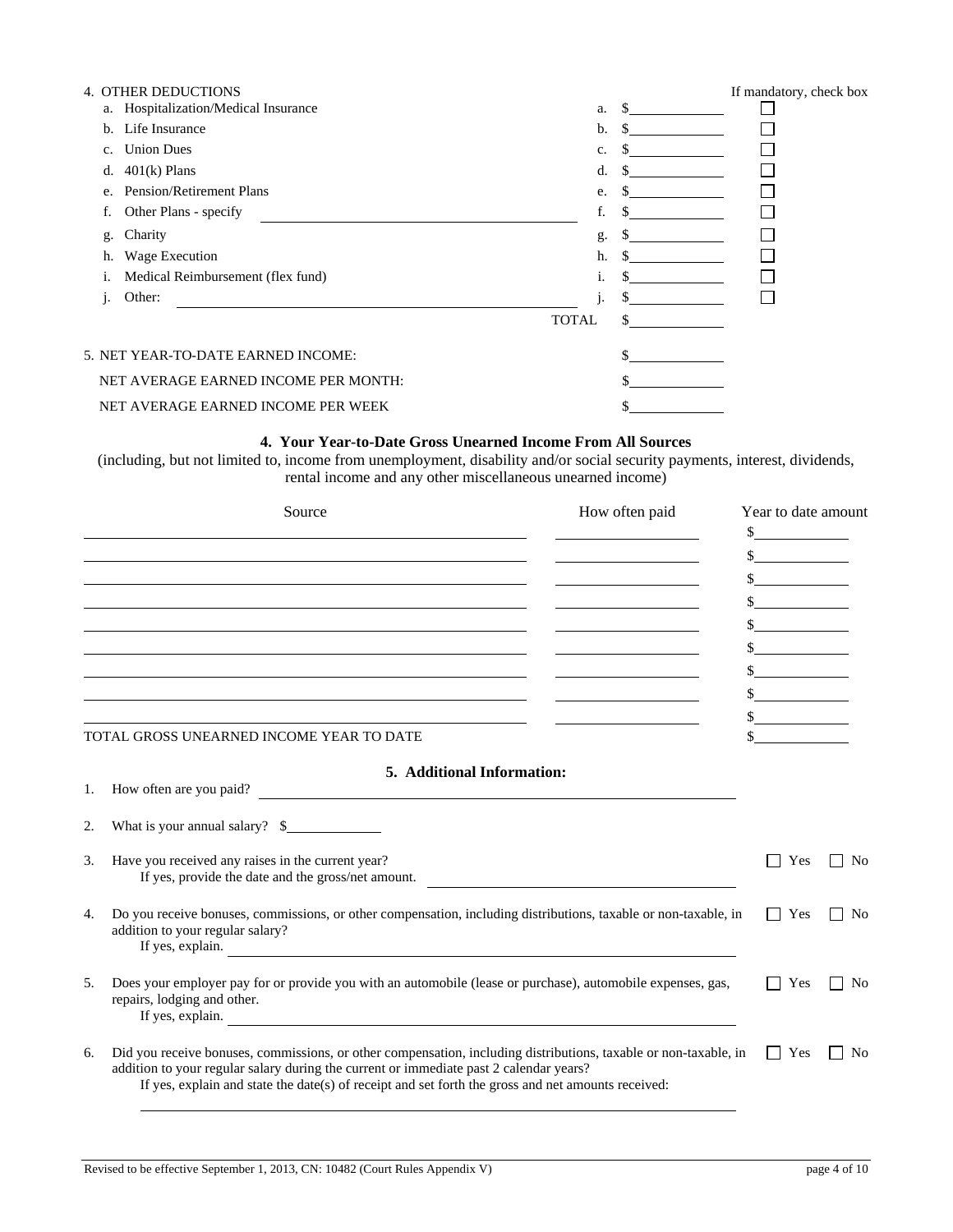| 7. | Do you receive cash or distributions not otherwise listed?<br>If yes, explain.                                                                                                                                                                                                           | Yes           | No                     |
|----|------------------------------------------------------------------------------------------------------------------------------------------------------------------------------------------------------------------------------------------------------------------------------------------|---------------|------------------------|
| 8. | Have you received income from overtime work during either the current or immediate past calendar year?<br>If yes, explain.                                                                                                                                                               | Yes           | No                     |
| 9. | Have you been awarded or granted stock options, restricted stock or any other non-cash compensation or<br>entitlement during the current or immediate past calendar year?<br>If yes, explain.<br><u> 1989 - Johann Barn, fransk politik fotograf (d. 1989)</u>                           | Yes           | N <sub>o</sub>         |
|    | 10. Have you received any other supplemental compensation during either the current or immediate past calendar<br>year?<br>If yes, state the date(s) of receipt and set forth the gross and net amounts received. Also describe the<br>nature of any supplemental compensation received. | Yes           | N <sub>o</sub>         |
|    | 11. Have you received income from unemployment, disability and/or social security during either the current or<br>immediate past calendar year?<br>If yes, state the date(s) of receipt and set forth the gross and net amounts received.                                                | Yes           | N <sub>0</sub>         |
|    | 12. List the names of the dependents you claim:                                                                                                                                                                                                                                          |               |                        |
|    | 13. Are you paying or receiving any alimony?<br>If yes, how much and from or to whom?<br><u> 1980 - Johann Barn, mars ann an t-Amhain Aonaich an t-Aonaich an t-Aonaich ann an t-Aonaich ann an t-Aonaich</u>                                                                            | Yes           | N <sub>o</sub>         |
|    | 14. Are you paying or receiving any child support?<br>If yes, list names of the children, the amount paid or received for each child and to whom paid or from<br>whom received.<br><u> 1989 - Johann Stoff, amerikansk politiker (* 1908)</u>                                            | Yes           | No                     |
|    | 15. Is there a wage execution in connection with support?<br>If yes explain.                                                                                                                                                                                                             | Yes           | N <sub>o</sub>         |
|    | 16. Does a Safe Deposit Box exist and if so, at which bank?                                                                                                                                                                                                                              |               | $\vert$ Yes $\vert$ No |
|    | 17. Has a dependent child of yours received income from social security, SSI or other government program during<br>either the current or immediate past calendar year?<br>If yes, explain the basis and state the date(s) of receipt and set forth the gross and net amounts received    | Yes<br>$\Box$ | N <sub>0</sub>         |
|    | 18. Explanation of Income or Other Information:                                                                                                                                                                                                                                          |               |                        |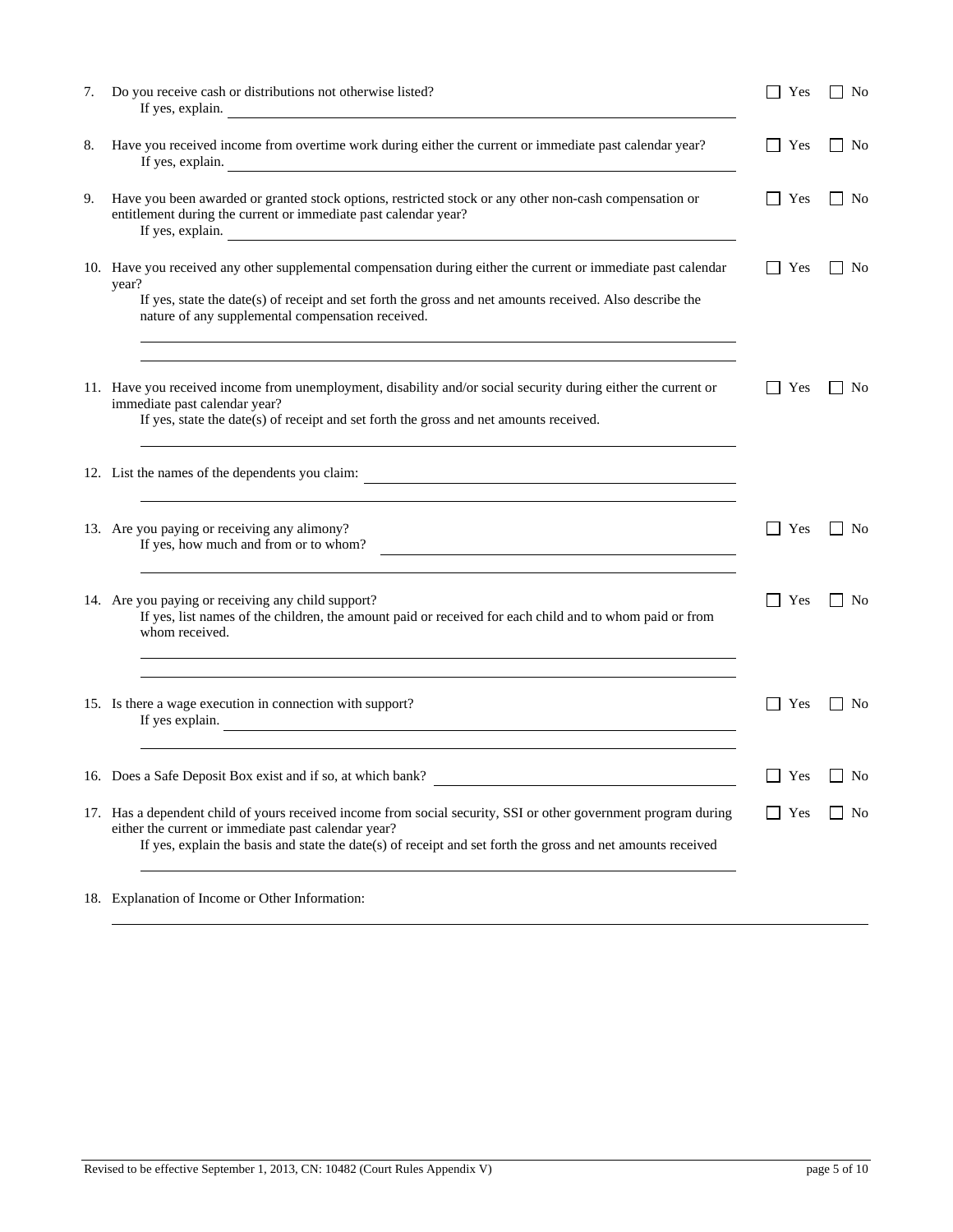# Part D - Monthly Expenses (computed at 4.3 wks/mo.)

Joint Marital or Civil Union Life Style should reflect standard of living established during marriage or civil union. Current expenses should reflect the current life style. Do not repeat those income deductions listed in Part C - 3.

|                             | Joint Life Style<br>Family, including<br>children | Current Life Style<br>Yours and<br>children                                                                           |
|-----------------------------|---------------------------------------------------|-----------------------------------------------------------------------------------------------------------------------|
| <b>SCHEDULE A: SHELTER</b>  |                                                   |                                                                                                                       |
| If Tenant:                  |                                                   |                                                                                                                       |
|                             | $\frac{\text{S}}{\text{S}}$                       |                                                                                                                       |
|                             | $\frac{\sqrt{2}}{2}$                              | $\sim$                                                                                                                |
|                             | s                                                 |                                                                                                                       |
|                             | $\frac{1}{2}$                                     | <u> 1999 - Jan Jawa Barat, pre</u>                                                                                    |
|                             | s                                                 | <u> 1980 - Jan Stein Stein Stein Stein Stein Stein Stein Stein Stein Stein Stein Stein Stein Stein Stein Stein S</u>  |
|                             | $\sim$ $\sim$                                     |                                                                                                                       |
| If Homeowner:               | s                                                 |                                                                                                                       |
|                             | s                                                 |                                                                                                                       |
|                             | $\frac{\sqrt{2}}{2}$                              | $\frac{\text{S}}{\text{S}}$                                                                                           |
|                             | $\frac{\sqrt{2}}{2}$                              | $\sim$ $\sim$                                                                                                         |
|                             | $\frac{1}{2}$                                     | $\sim$ $\sim$                                                                                                         |
|                             | $\frac{1}{2}$                                     | <u> a shekara ta 1999 a shekara t</u>                                                                                 |
|                             | $\frac{1}{2}$                                     |                                                                                                                       |
|                             | s                                                 |                                                                                                                       |
|                             | $\frac{\sqrt{2}}{2}$                              |                                                                                                                       |
|                             | $\frac{1}{2}$                                     |                                                                                                                       |
|                             |                                                   |                                                                                                                       |
|                             | $\frac{1}{2}$                                     |                                                                                                                       |
|                             | $\mathbb{S}$                                      |                                                                                                                       |
| <b>Tenant or Homeowner:</b> |                                                   |                                                                                                                       |
|                             | $\frac{\sqrt{2}}{2}$                              |                                                                                                                       |
|                             | $\frac{\text{S}}{\text{S}}$                       | $\sim$                                                                                                                |
|                             | s                                                 |                                                                                                                       |
|                             |                                                   | <u> 1989 - Jan Sterlingen i Sterlingen i Sterlingen i Sterlingen i Sterlingen i Sterlingen i Sterlingen i Sterlin</u> |
|                             | $\frac{\text{S}}{\text{S}}$                       |                                                                                                                       |
|                             | $\frac{\text{S}}{\text{S}}$                       |                                                                                                                       |
|                             | $\frac{\sqrt{2}}{2}$                              |                                                                                                                       |
|                             | $\frac{\text{S}}{\text{S}}$                       |                                                                                                                       |
|                             | \$                                                |                                                                                                                       |
| <b>TOTAL</b>                | \$                                                |                                                                                                                       |
| SCHEDULE B: TRANSPORTATION  |                                                   |                                                                                                                       |
|                             | $\frac{1}{2}$                                     |                                                                                                                       |
|                             | s                                                 |                                                                                                                       |
|                             | $\frac{\text{S}}{\text{S}}$                       |                                                                                                                       |
|                             | $\sim$ $\sim$                                     |                                                                                                                       |
|                             | $\frac{1}{2}$                                     |                                                                                                                       |
|                             | $\frac{\text{S}}{\text{S}}$                       |                                                                                                                       |
|                             | $\mathbb{S}^-$                                    |                                                                                                                       |
| <b>TOTAL</b>                | \$                                                |                                                                                                                       |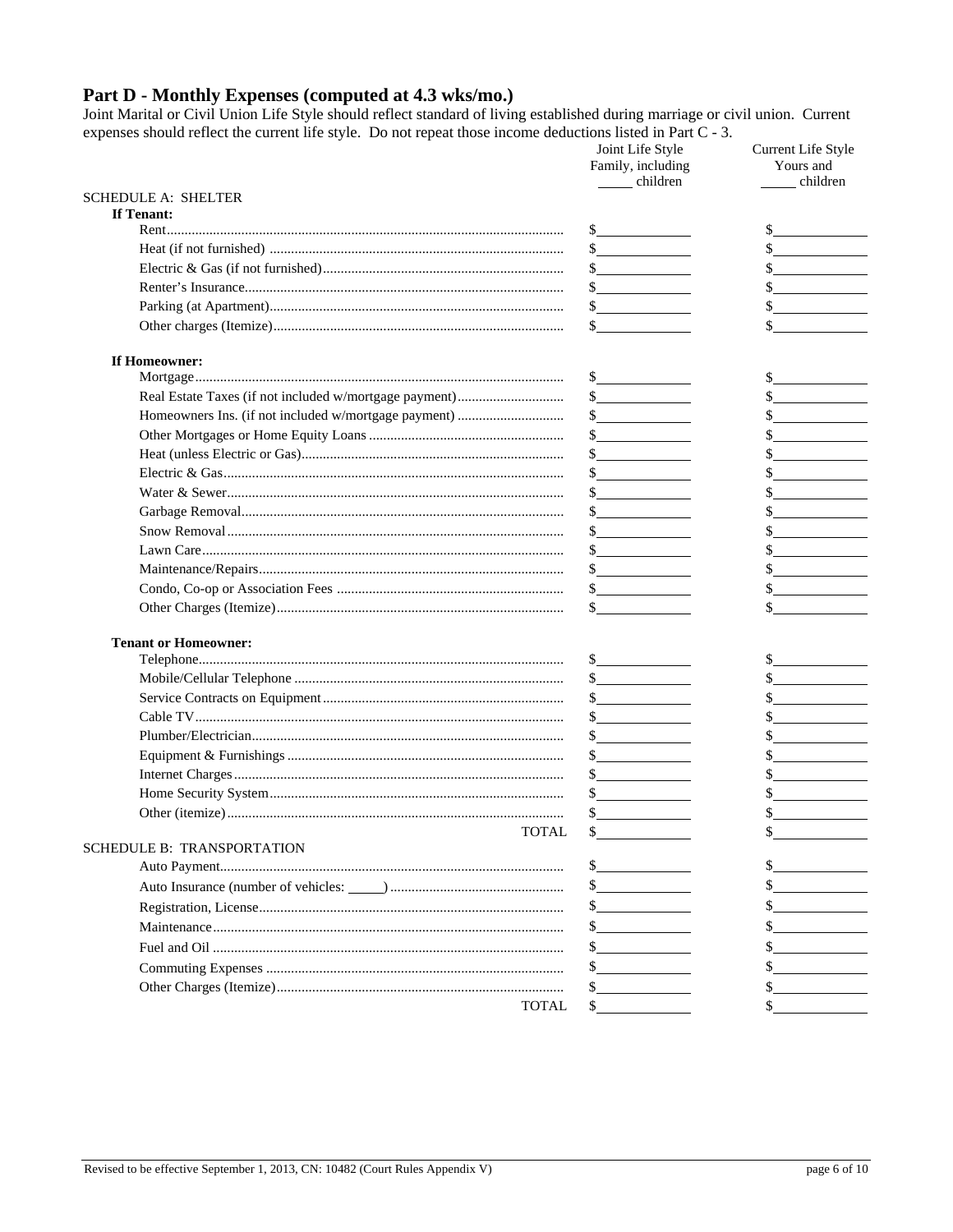| SCHEDULE C: PERSONAL                                          | Joint Life Style<br>Family, including<br>children                                                                                                                                                                                                                                                                                                                            | Current Life Style<br>Yours and<br>children    |
|---------------------------------------------------------------|------------------------------------------------------------------------------------------------------------------------------------------------------------------------------------------------------------------------------------------------------------------------------------------------------------------------------------------------------------------------------|------------------------------------------------|
|                                                               |                                                                                                                                                                                                                                                                                                                                                                              |                                                |
|                                                               | $\frac{1}{2}$                                                                                                                                                                                                                                                                                                                                                                | <u> 1989 - Johann Stoff, Amerikaansk konst</u> |
|                                                               | $\frac{1}{2}$                                                                                                                                                                                                                                                                                                                                                                |                                                |
|                                                               |                                                                                                                                                                                                                                                                                                                                                                              |                                                |
|                                                               | s                                                                                                                                                                                                                                                                                                                                                                            |                                                |
|                                                               | $\sim$ $\sim$                                                                                                                                                                                                                                                                                                                                                                |                                                |
|                                                               | $\frac{1}{2}$                                                                                                                                                                                                                                                                                                                                                                | $\sim$                                         |
|                                                               | $\frac{1}{2}$                                                                                                                                                                                                                                                                                                                                                                | \$                                             |
|                                                               | $\sim$                                                                                                                                                                                                                                                                                                                                                                       | $\sim$                                         |
|                                                               | s                                                                                                                                                                                                                                                                                                                                                                            | $\frac{\text{S}}{\text{S}}$                    |
|                                                               | s                                                                                                                                                                                                                                                                                                                                                                            | $\frac{\cdot}{\cdot}$                          |
|                                                               | $\frac{\sqrt{2}}{2}$                                                                                                                                                                                                                                                                                                                                                         |                                                |
|                                                               |                                                                                                                                                                                                                                                                                                                                                                              | s                                              |
|                                                               | $\frac{\ }{2}$                                                                                                                                                                                                                                                                                                                                                               | $\frac{\text{S}}{\text{S}}$                    |
|                                                               | s                                                                                                                                                                                                                                                                                                                                                                            | s                                              |
|                                                               |                                                                                                                                                                                                                                                                                                                                                                              |                                                |
|                                                               | $s$ and the set of $\sim$                                                                                                                                                                                                                                                                                                                                                    |                                                |
|                                                               |                                                                                                                                                                                                                                                                                                                                                                              |                                                |
|                                                               | $\frac{\text{S}}{\text{S}}$                                                                                                                                                                                                                                                                                                                                                  |                                                |
|                                                               | $\frac{\text{S}}{\text{S}}$ . The set of $\frac{\text{S}}{\text{S}}$ is the set of $\frac{\text{S}}{\text{S}}$ is the set of $\frac{\text{S}}{\text{S}}$ is the set of $\frac{\text{S}}{\text{S}}$ is the set of $\frac{\text{S}}{\text{S}}$ is the set of $\frac{\text{S}}{\text{S}}$ is the set of $\frac{\text{S}}{\text{S}}$ is t                                        | the control of the control of the              |
|                                                               | $\frac{\sqrt{2}}{2}$                                                                                                                                                                                                                                                                                                                                                         |                                                |
|                                                               | $\frac{1}{2}$                                                                                                                                                                                                                                                                                                                                                                |                                                |
|                                                               | $\frac{1}{2}$                                                                                                                                                                                                                                                                                                                                                                |                                                |
|                                                               | $\frac{1}{2}$                                                                                                                                                                                                                                                                                                                                                                | $\mathbb{S}$                                   |
|                                                               | $\frac{1}{2}$                                                                                                                                                                                                                                                                                                                                                                | $\frac{1}{2}$                                  |
|                                                               | $\frac{1}{2}$                                                                                                                                                                                                                                                                                                                                                                | $\frac{\text{S}}{\text{S}}$                    |
|                                                               | $\frac{\text{S}}{\text{S}}$                                                                                                                                                                                                                                                                                                                                                  | $\frac{\ }{\ }$                                |
|                                                               | $\frac{\sqrt{2}}{2}$                                                                                                                                                                                                                                                                                                                                                         | s                                              |
|                                                               | $\frac{\text{S}}{\text{S}}$                                                                                                                                                                                                                                                                                                                                                  | $\frac{1}{2}$                                  |
|                                                               | $\sim$                                                                                                                                                                                                                                                                                                                                                                       |                                                |
| Prior Existing Support Obligations this family/other families |                                                                                                                                                                                                                                                                                                                                                                              |                                                |
| $\frac{1}{2}$ (specify)                                       | $\frac{\S_{\frac{1}{2}}}{\S_{\frac{1}{2}}}{\S_{\frac{1}{2}}}{\S_{\frac{1}{2}}}{\S_{\frac{1}{2}}}{\S_{\frac{1}{2}}}{\S_{\frac{1}{2}}}{\S_{\frac{1}{2}}}{\S_{\frac{1}{2}}}{\S_{\frac{1}{2}}}{\S_{\frac{1}{2}}}{\S_{\frac{1}{2}}}{\S_{\frac{1}{2}}}{\S_{\frac{1}{2}}}{\S_{\frac{1}{2}}}{\S_{\frac{1}{2}}}{\S_{\frac{1}{2}}}{\S_{\frac{1}{2}}}{\S_{\frac{1}{2}}}{\S_{\frac{1}{2$ | \$.                                            |
|                                                               |                                                                                                                                                                                                                                                                                                                                                                              |                                                |
|                                                               | \$                                                                                                                                                                                                                                                                                                                                                                           |                                                |
|                                                               | \$                                                                                                                                                                                                                                                                                                                                                                           |                                                |
|                                                               | s                                                                                                                                                                                                                                                                                                                                                                            |                                                |
|                                                               | $\frac{1}{2}$                                                                                                                                                                                                                                                                                                                                                                |                                                |
|                                                               | $\frac{1}{2}$                                                                                                                                                                                                                                                                                                                                                                |                                                |
|                                                               |                                                                                                                                                                                                                                                                                                                                                                              |                                                |
|                                                               |                                                                                                                                                                                                                                                                                                                                                                              |                                                |
|                                                               | \$.                                                                                                                                                                                                                                                                                                                                                                          |                                                |
| *unreimbursed only                                            |                                                                                                                                                                                                                                                                                                                                                                              |                                                |
| <b>TOTAL</b>                                                  |                                                                                                                                                                                                                                                                                                                                                                              |                                                |
|                                                               |                                                                                                                                                                                                                                                                                                                                                                              |                                                |

Please Note: If you are paying expenses for a spouse or civil union partner and/or children not reflected in this budget, attach a schedule of such payments.

| <b>Grand Totals</b> |  |
|---------------------|--|
|                     |  |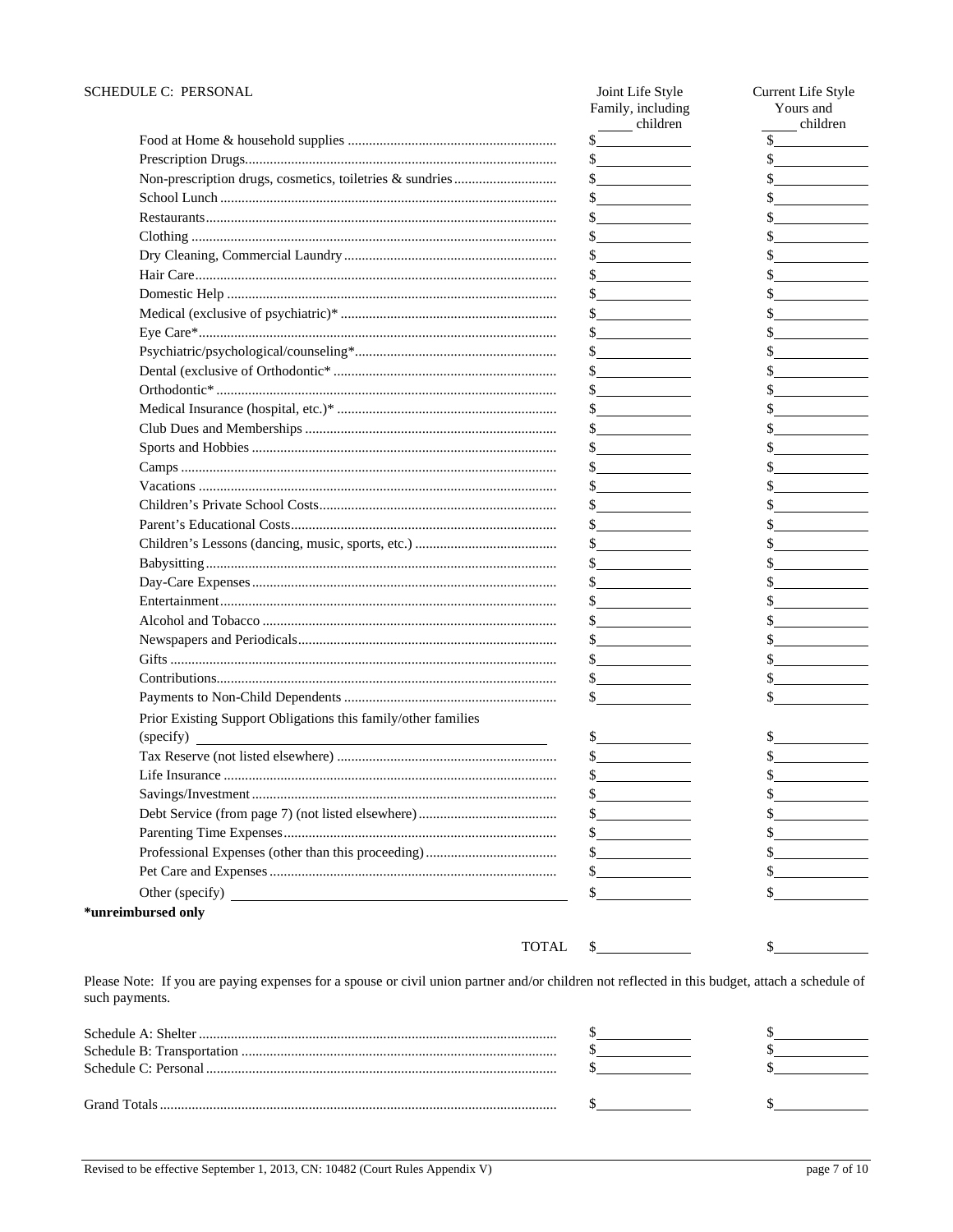| Description                                                                                                        | Title to<br>Property<br>$(P, D, J)$ <sup>1</sup> | Date of purchase/acquisition.<br>If claim that asset is exempt, state<br>reason and value of what is<br>claimed to be exempt. | Value \$<br>Put * after exempt | Date of<br>Evaluation<br>Mo./Day/Yr. |
|--------------------------------------------------------------------------------------------------------------------|--------------------------------------------------|-------------------------------------------------------------------------------------------------------------------------------|--------------------------------|--------------------------------------|
| 1. Real Property                                                                                                   |                                                  |                                                                                                                               |                                |                                      |
|                                                                                                                    |                                                  |                                                                                                                               |                                |                                      |
|                                                                                                                    |                                                  |                                                                                                                               |                                |                                      |
|                                                                                                                    |                                                  |                                                                                                                               |                                |                                      |
|                                                                                                                    |                                                  |                                                                                                                               |                                |                                      |
|                                                                                                                    |                                                  |                                                                                                                               |                                |                                      |
| 2. Bank Accounts, DC's (identify institution and type of account(s))                                               |                                                  |                                                                                                                               |                                |                                      |
|                                                                                                                    |                                                  |                                                                                                                               |                                |                                      |
|                                                                                                                    |                                                  |                                                                                                                               |                                |                                      |
|                                                                                                                    |                                                  |                                                                                                                               |                                |                                      |
| 3. Vehicles                                                                                                        |                                                  |                                                                                                                               |                                |                                      |
|                                                                                                                    |                                                  |                                                                                                                               |                                |                                      |
| 4. Tangible Personal Property                                                                                      |                                                  |                                                                                                                               |                                |                                      |
|                                                                                                                    |                                                  |                                                                                                                               |                                |                                      |
|                                                                                                                    |                                                  |                                                                                                                               |                                |                                      |
|                                                                                                                    |                                                  |                                                                                                                               |                                |                                      |
| <u> 1980 - Jan Stein Harry Harry Harry Harry Harry Harry Harry Harry Harry Harry Harry Harry Harry Harry Harry</u> |                                                  |                                                                                                                               |                                |                                      |
| 5. Stocks, Bonds and Securities (identify institution and type of account(s))                                      |                                                  |                                                                                                                               |                                |                                      |
|                                                                                                                    |                                                  |                                                                                                                               |                                |                                      |
|                                                                                                                    |                                                  |                                                                                                                               |                                |                                      |
|                                                                                                                    |                                                  |                                                                                                                               |                                |                                      |
| 6. Pension, Profit Sharing, Retirement Plan(s), 401(k)s, etc. (identify each institution or employer)              |                                                  |                                                                                                                               |                                |                                      |
|                                                                                                                    |                                                  |                                                                                                                               |                                |                                      |
| 7. IRAs                                                                                                            |                                                  |                                                                                                                               |                                |                                      |
|                                                                                                                    |                                                  |                                                                                                                               |                                |                                      |
|                                                                                                                    |                                                  |                                                                                                                               |                                |                                      |
|                                                                                                                    |                                                  |                                                                                                                               |                                |                                      |
| 8. Businesses, Partnerships, Professional Practices                                                                |                                                  |                                                                                                                               |                                |                                      |
|                                                                                                                    |                                                  |                                                                                                                               |                                |                                      |
|                                                                                                                    |                                                  |                                                                                                                               |                                |                                      |
| 9. Life Insurance (cash surrender value)                                                                           |                                                  |                                                                                                                               |                                |                                      |
|                                                                                                                    | - -                                              |                                                                                                                               |                                |                                      |
|                                                                                                                    | - -                                              |                                                                                                                               |                                |                                      |
| 10. Loans Receivable                                                                                               |                                                  |                                                                                                                               |                                |                                      |
|                                                                                                                    |                                                  |                                                                                                                               |                                |                                      |
| 11. Other (specify)                                                                                                |                                                  |                                                                                                                               |                                |                                      |
|                                                                                                                    |                                                  |                                                                                                                               |                                |                                      |
|                                                                                                                    |                                                  |                                                                                                                               |                                |                                      |
|                                                                                                                    |                                                  | TOTAL GROSS ASSETS:                                                                                                           | s                              |                                      |
|                                                                                                                    |                                                  | TOTAL SUBJECT TO EQUITABLE DISTRIBUTION:                                                                                      | $\frac{\text{S}}{\text{S}}$    |                                      |
|                                                                                                                    |                                                  | TOTAL NOT SUBJECT TO EQUITABLE DISTRIBUTION:                                                                                  | \$                             |                                      |
| <sup>1</sup> P = Plaintiff; D = Defendant; J = Joint                                                               |                                                  |                                                                                                                               |                                |                                      |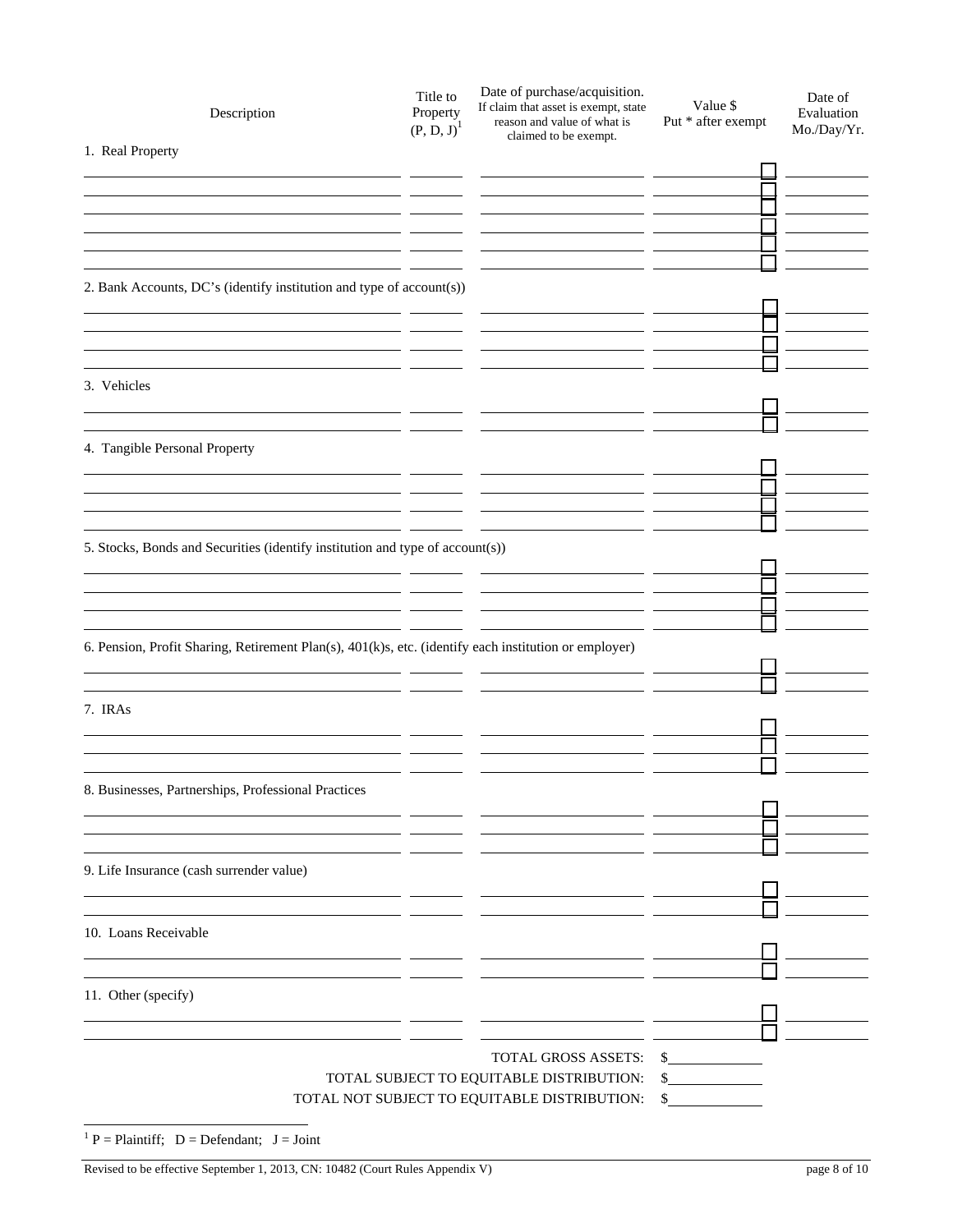# **Statement of Liabilities**

| Description               | Name of<br>Responsible<br>Party<br>(P, D, J) | If you contend liability<br>should not be shared,<br>state reason                                | Monthly<br>Payment                                                | <b>Total Owed</b>       | Date |
|---------------------------|----------------------------------------------|--------------------------------------------------------------------------------------------------|-------------------------------------------------------------------|-------------------------|------|
| 1. Real Estate Mortgages  |                                              |                                                                                                  |                                                                   |                         |      |
|                           |                                              |                                                                                                  | \$                                                                | \$                      |      |
|                           |                                              |                                                                                                  | $\sqrt[6]{\frac{1}{2}}$                                           | $\overline{\$}$         |      |
|                           |                                              |                                                                                                  | $\sqrt{\frac{2}{5}}$                                              | $\overline{\$}$         |      |
|                           |                                              |                                                                                                  | $\overline{\$}$                                                   | $\overline{\mathbb{S}}$ |      |
| 2. Other Long Term Debts  |                                              |                                                                                                  |                                                                   |                         |      |
|                           |                                              |                                                                                                  | \$                                                                | \$                      |      |
|                           |                                              |                                                                                                  | $\overline{\$}$                                                   | $\overline{\$}$         |      |
|                           |                                              |                                                                                                  | $\overline{\$}$                                                   | \$                      |      |
|                           |                                              |                                                                                                  | $\overline{\$}$                                                   | $\overline{\$}$         |      |
| 3. Revolving Charges      |                                              |                                                                                                  |                                                                   |                         |      |
|                           |                                              |                                                                                                  | \$                                                                | \$                      |      |
|                           |                                              |                                                                                                  | $\overline{\$}$                                                   | $\overline{\$}$         |      |
|                           |                                              |                                                                                                  | $\overline{\$}$                                                   | $\overline{\$}$         |      |
|                           |                                              |                                                                                                  | $\overline{\$}$                                                   | $\overline{\mathbb{S}}$ |      |
|                           |                                              |                                                                                                  | \$                                                                | $\overline{\$}$         |      |
|                           |                                              |                                                                                                  | $\$$                                                              | \$                      |      |
|                           |                                              |                                                                                                  | \$                                                                | \$                      |      |
|                           |                                              |                                                                                                  | $\overline{\$}$                                                   | $\overline{\$}$         |      |
|                           |                                              |                                                                                                  | $\overline{\mathcal{S}}$                                          | \$                      |      |
|                           |                                              |                                                                                                  | $\overline{\$}$                                                   | \$                      |      |
|                           |                                              |                                                                                                  | $\overline{\$}$                                                   | $\overline{\mathbb{S}}$ |      |
|                           |                                              |                                                                                                  |                                                                   |                         |      |
| 4. Other Short Term Debts |                                              |                                                                                                  | \$                                                                | \$                      |      |
|                           |                                              |                                                                                                  | $\sqrt{\frac{1}{2}}$                                              | $\sqrt{\frac{2}{n}}$    |      |
|                           |                                              |                                                                                                  | $\sqrt{\frac{2}{3}}$                                              | \$                      |      |
|                           |                                              |                                                                                                  | $\overline{\mathcal{S}}$                                          | $\overline{\mathbb{S}}$ |      |
|                           |                                              |                                                                                                  |                                                                   |                         |      |
| 5. Contingent Liabilities |                                              |                                                                                                  |                                                                   |                         |      |
|                           | $\sim$                                       |                                                                                                  | \$                                                                | \$                      |      |
|                           |                                              |                                                                                                  | $\sqrt{\frac{2}{5}}$                                              | \$                      |      |
|                           |                                              |                                                                                                  | $\overline{\$}$                                                   | $\overline{\mathbb{S}}$ |      |
|                           |                                              |                                                                                                  | TOTAL GROSS LIABILITIES: \$<br>(excluding contingent liabilities) |                         |      |
|                           |                                              |                                                                                                  | (subject to equitable distribution)                               | NET WORTH: \$           |      |
|                           |                                              | TOTAL SUBJECT TO EQUITABLE DISTRIBUTION: $\S$<br>TOTAL NOT SUBJECT TO EQUITABLE DISTRIBUTION: \$ |                                                                   |                         |      |